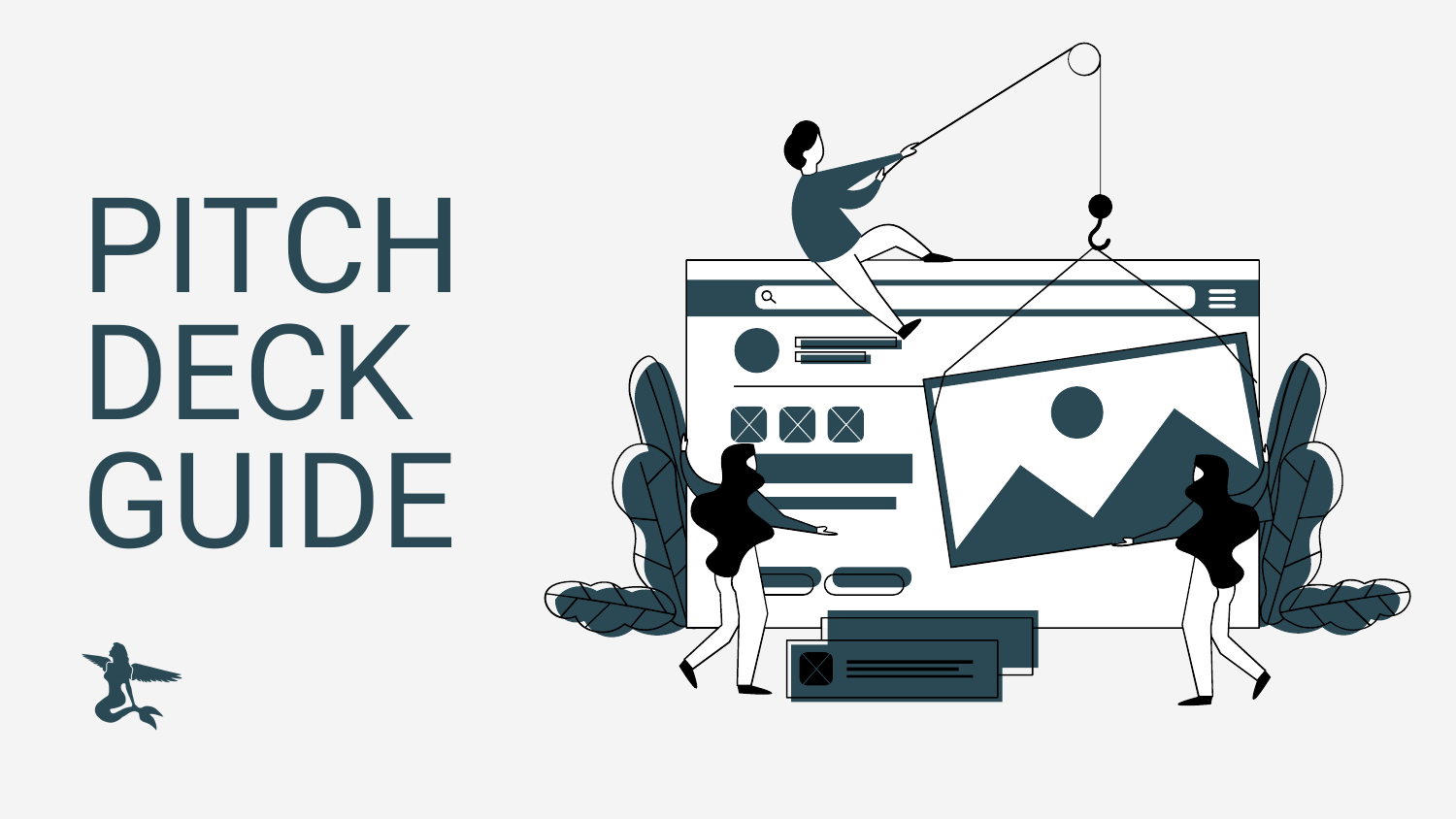This is just a starting point: You may have unique alternations There are "topics" (units of information) Some topics may require multiple slides - but, for the initial meeting, no more than 14-16 slides - and/or demo Use realistic slide titles Without discussion, this presentation should take less than 1/3 of the meeting time Dont't like the order? Change it!

- 
- 
- 

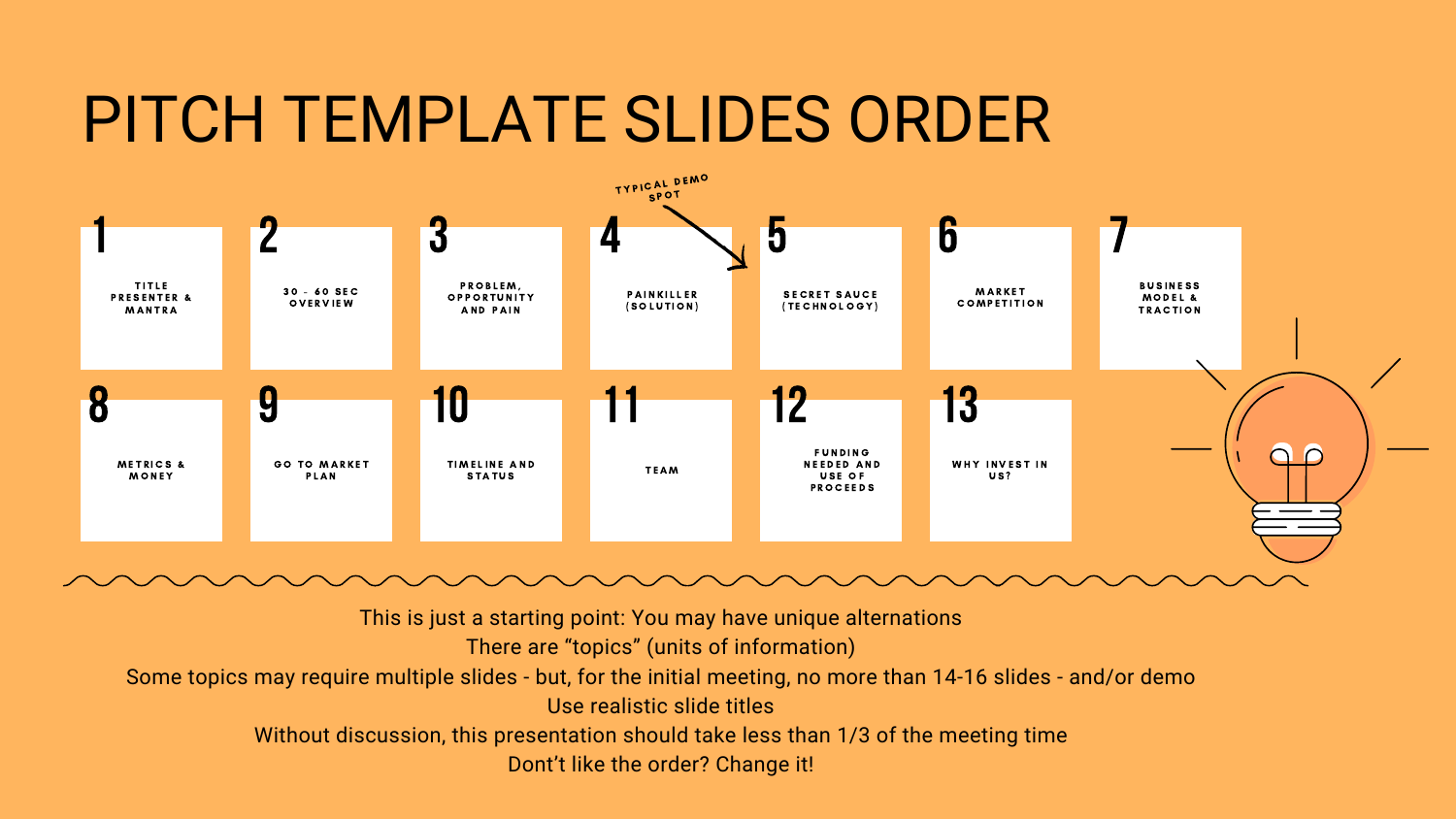## PITCH TEMPLATE SLIDE ZOOM

The common language of most Angel/VC pitches is the pitch deck. Here is what you should be sure to address in yours.

Remember that the pitch deck is a companion piece to a presentation, so resist the urge to pack each slide with data and detail.

This is a vehicle for you to talk about the company in a way that makes your presentation more powerful and more memorable.



- 
-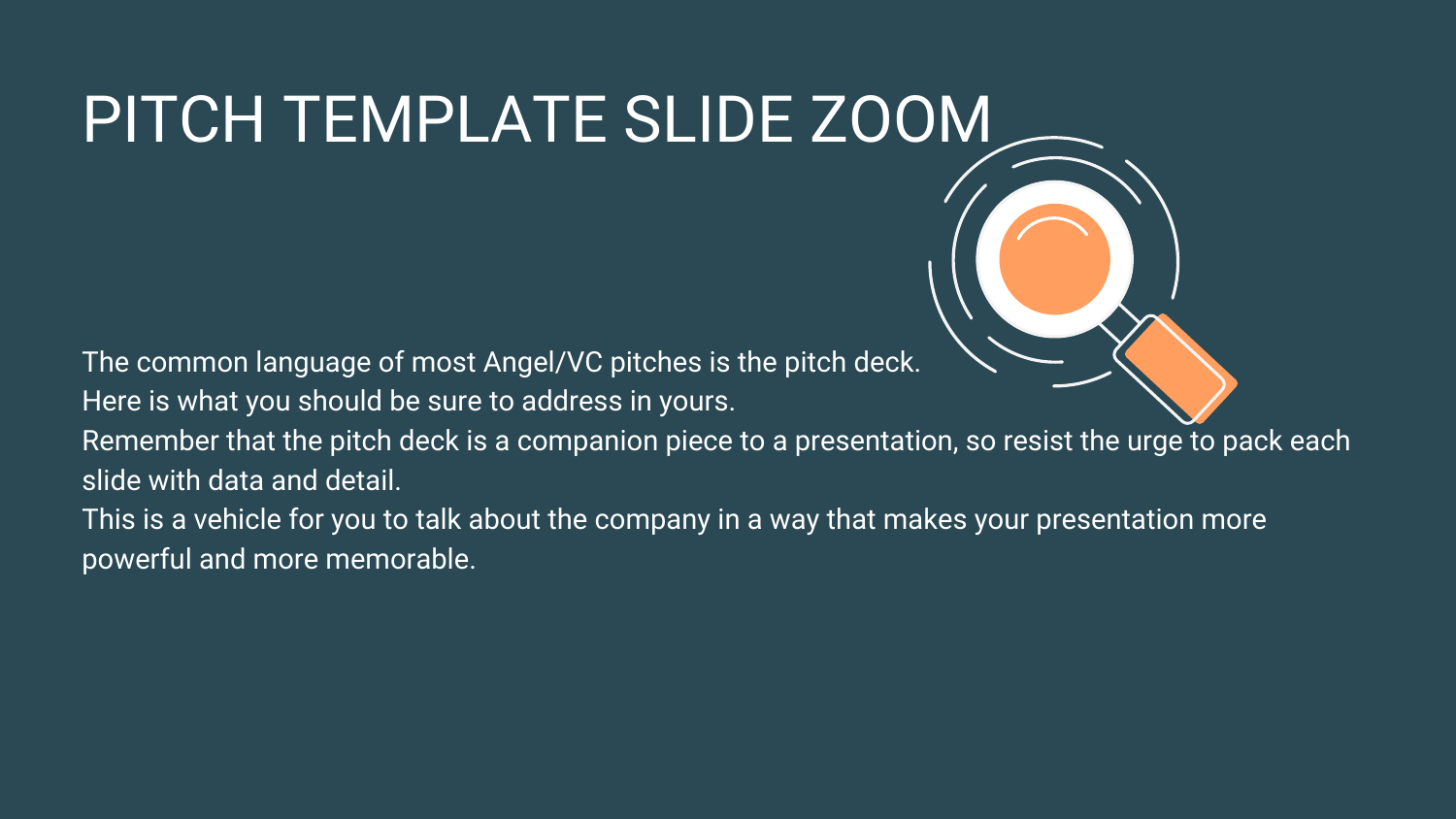# PITCH TEMPLATE SLIDE ZOOM



#### **Title, Presenter & Mantra**

This is the title page. It has the name of your company, who is presenting and a one line description of what you do.

### $2.$

 $3.$ 

### 30-60 Second Overview

Give a brief description of startup and highlight the key points your are planning to present.

#### Problem & Pain

This is where you clearly state the problem. Particulars of how this problem impacts real world people/businesses are valuable. Why is this important now?



This is the solution. You want to explain what you do very clearly, in as few words as possible. Describe the concrete benefits you provide.

### Secret sauce (technology)

Tell what makes you so special, what makes this work and what your (secret) insights are.

#### **Market & Competition**

Most show a large and growing market. Preferably with third party validation of size and growth. Competition is good, it validates the market. Show how you differentiate from your competition.



#### **Business Model & Traction**

Show how you make money and show off your traction. Make the numbers clear and meaningful. Add some context next to the chart if you've got some great stats you want to add.



 $9.$ 

#### **Metrics & Money**

What are the key metrics that drive your business? (can be combined with traction slides). What are expectations for the future (include assumption)?



#### Go to market plan

Direct, channel, OEM, viral? Customer adoption is often the hardest part of growing a company. What method for what market at what stage?



#### Time-line & status

What key milestones have you completed so far and what the current status of i.e. product development and sales?



 $12.$ 

 $13.$ 

#### Team

Most important slide at early stage! Talk about what makes your team particularly well suited to the problem. This should only be about founders (or key people).



Tell how much money you need, what you are going to use if for and milestone you will reach with the investment. Remember also to include pre-money valuation.

#### Why invest in us?

Sum up key points of the presentation you will like the investor to remember.

 $5.$ 

 $4.$ 

 $6.$